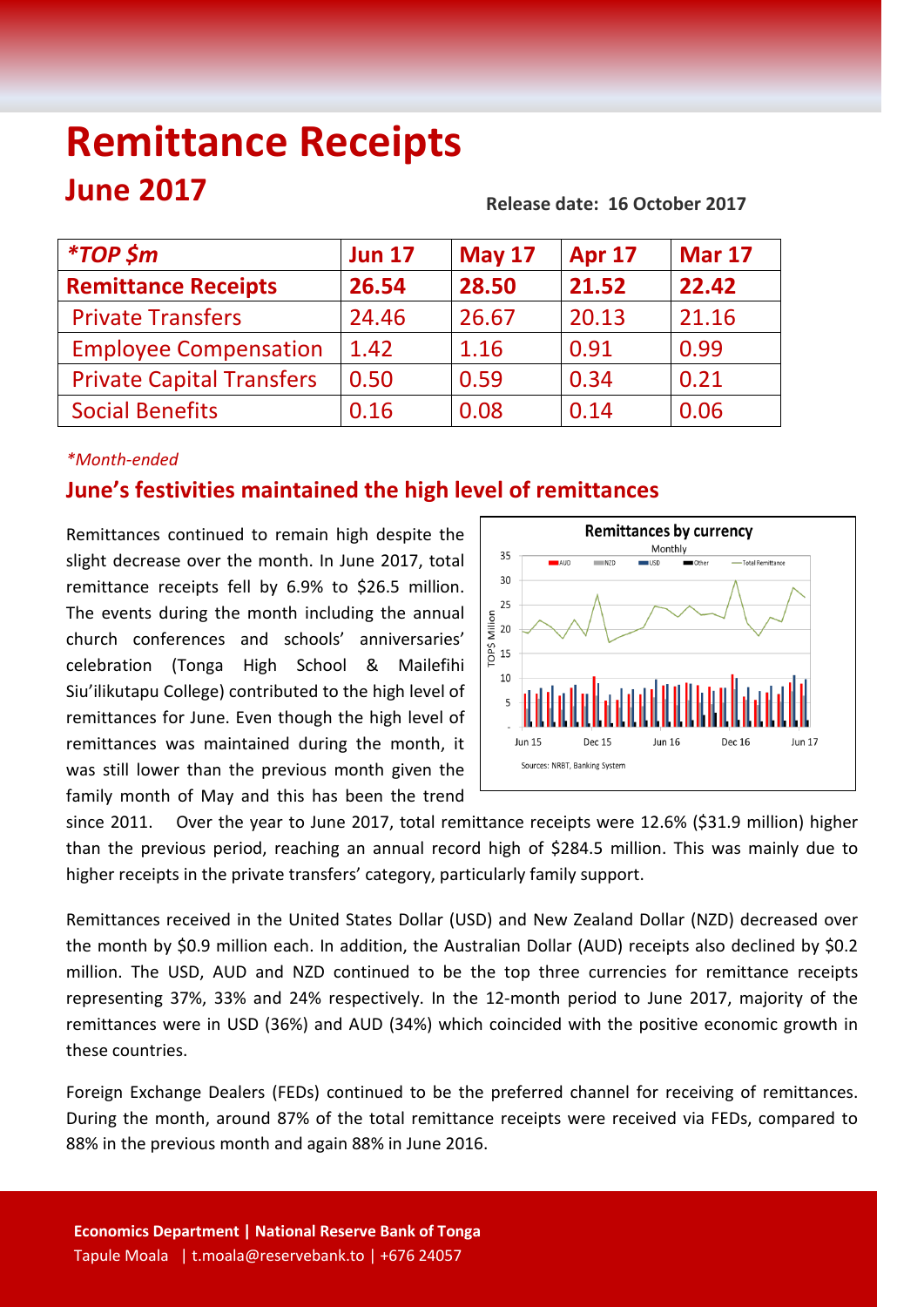#### **Private Transfers**

Private transfers hold the largest component of total receipts, representing 92% of the total remittance receipts and 28% of the total OET receipts. Over the month, private transfers fell by \$2.2 million (8.3%) to \$24.5 million, mainly lower receipts of family support from friends and families abroad. Family support receipts via FEDs in the major currencies fell with the NZD declining the most by \$1.2 million. The USD and AUD also fell by \$0.8 million and \$0.1 million respectively.



In the 12-month period to June 2017, private transfers rose by around 14% (\$32.2 million), largely owing to higher receipts for family support.

#### **Employee Compensation[1](#page-1-0)**

Employee compensation rose by \$0.3 million (22.5%) over the month and accounted for around 5% of the total remittances receipts. Both receipts from the Recognised Seasonal Employer (RSE) Scheme workers and other wages & salaries rose over the month by \$0.2 million and \$0.04 million respectively.

In year ended terms, total compensation of employees declined by \$1.9 million driven by lower receipts from seasonal employees. Around 68% of the total compensation was for other wages and salaries whereas the remaining 32% were from RSE workers.

#### **Private capital transfers & Social benefits**

Private transfers for capital expenditures, pensions and other social benefits received by individuals accounted for only 2% of the total remittance receipts in June 2017. There were lower receipts by households for house construction and renovation related activities compared to the previous month, which resulted in a \$0.1 million (15.4%) decline in private transfers for capital expenditures. Social benefits, on the other hand, rose by \$0.1 million (99.4%) over the month.

Over the year to June 2017, private capital transfers rose by \$2.6 million whereas social benefits fell by \$1.0 million.

#### **Outlook**

Remittance receipts are anticipated to remain at high levels in the upcoming month due to the Heilala festivities, Agricultural show and other events. The Reserve Bank will continue to closely monitor the remittance receipts given it is the largest source of foreign exchange inflow for the economy.

<span id="page-1-0"></span> $1$  Employee compensation is the sum of wages and salaries from the Recognised Seasonal Employer (RSE) program, Tongan residents working short term overseas, and resident employees serving foreign organizations.